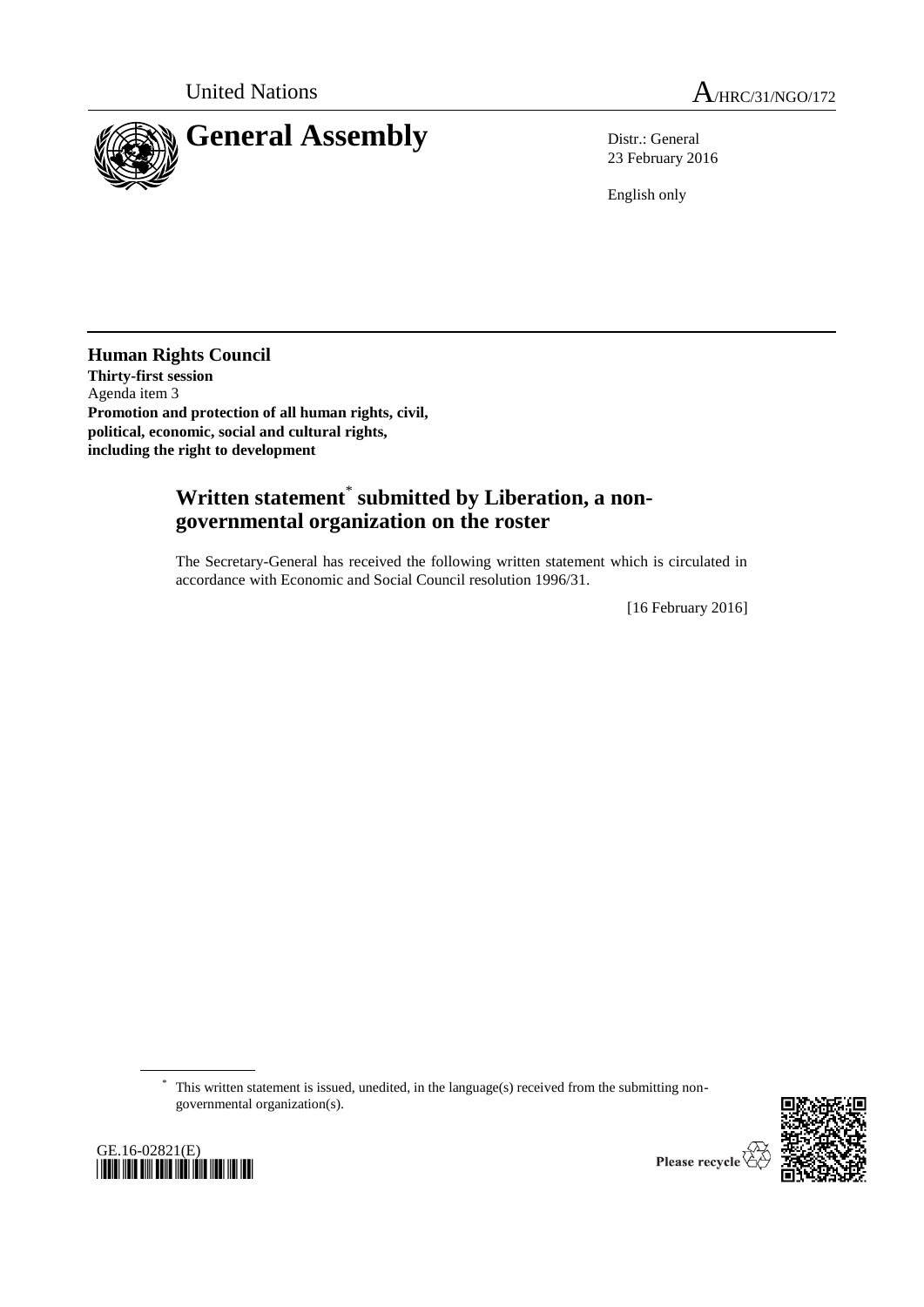## **Conditions for Saharawis living with disabilities continue to get worse in the Occupied Territories of Western Sahara**

Morocco is a signatory to the UN Convention on the Rights of Persons with Disability which was adopted in 2006 and ratified by Morocco in 2009.

Despite this, Saharawis with disabilities suffer doubly as a result of the Morrocan occupation of Western Sahara, not only through routine human rights violations against the Saharawi population, but also as a result of the severe restrictions placed on NGOs working with people with disabilities. This deprives Saharawis with disabilities of the opportunities to live a dignified life and exercise their political, economic and social rights.

The few organisations providing services to Saharawi people with disabilities depend entirely on donations from the Saharawi population, as they are not financed or supported in any other way by the Moroccan state. Reasons for this are entirely political, as the Moroccan state would never support organisations which are pro self-determination of the Saharawi people and all Saharawi-led organisations automatically fall into this category. Over the past year, unemployment and poverty rates among the Saharawi population have increased significantly which means that disability organisations are now forced to reduce their services or to close as their already weak supporter base is dwindling further.

Disabled people of Saharawi origin confirm not only have difficulty accessing medical and rehabilitation services but also rarely have access to education. As a result, they are unable to obtain paid employment, which is already difficult for Saharawis. In many cases, they are unable to lead a dignified life, forced into begging and poverty, relying on the help and goodwill of others. Disabled people are also often subject to rape and other abuse.

There is a notable gap between the experiences of Moroccan and Saharawi people with disabilities, due to the complete lack of will on the part of the Moroccan authorities to support people with disabilities of Saharawi origin, mirroring the wider divide between the two groups across society.

Adala UK has conducted several interviews with Saharawi people with disabilities as well representatives of disability organisations:

**Sidi Mohamad Aluat**, President of the disability NGO 'Absar Al Khayr', based in El Aaiun, says '*The Moroccan authorities do not allow us to register our organisation and we do not receive any government support due to our political position with regards to the status of Western Sahara and our belief in the right to self-determination. When we demand our rights as people with disabilities, or join political demonstrations, these are always brutally suppressed by the Moroccan forces.'*

**Said Hadad**. a Saharawi man with a physical disability, stated that he had presented seven complaints of police violence to the Moroccan king's public prosecutor in El Aaiun but none of these had ever been investigated. His latest complaint was filed on 18<sup>th</sup> February 2015 under archive number 15/3126/17. Similarly, **Housine Nasiri**, another disabled man, told Adala UK that he had presented over ten official complaints of physical and mental force used against him to judges in El Aaiun which were also not investigated. His latest complaint was filed on 18<sup>th</sup> February 2015 under archive number 15/3126/16.

During 2015, the Moroccan authorities forcefully broke up peaceful protests by people with disabilities in Western Sahara, acting indiscriminately for instance against people in wheelchairs, under the pretext of 'maintaining public order'.

Any human rights violations committed against people with disabilities or any other citizen should of course be investigated and those responsible brought to justice. Unfortunately, judges and public prosecutors, as we have seen from the above accounts, do not investigate torture allegations and the climate of impunity of course means that legislation alone has no deterrent effect.

In order for the situation for disabled people in the Occupied Territories to improve, it is crucial to end the blockade on international NGOs and human rights organisations and observers to enter Western Sahara. More pressure is needed